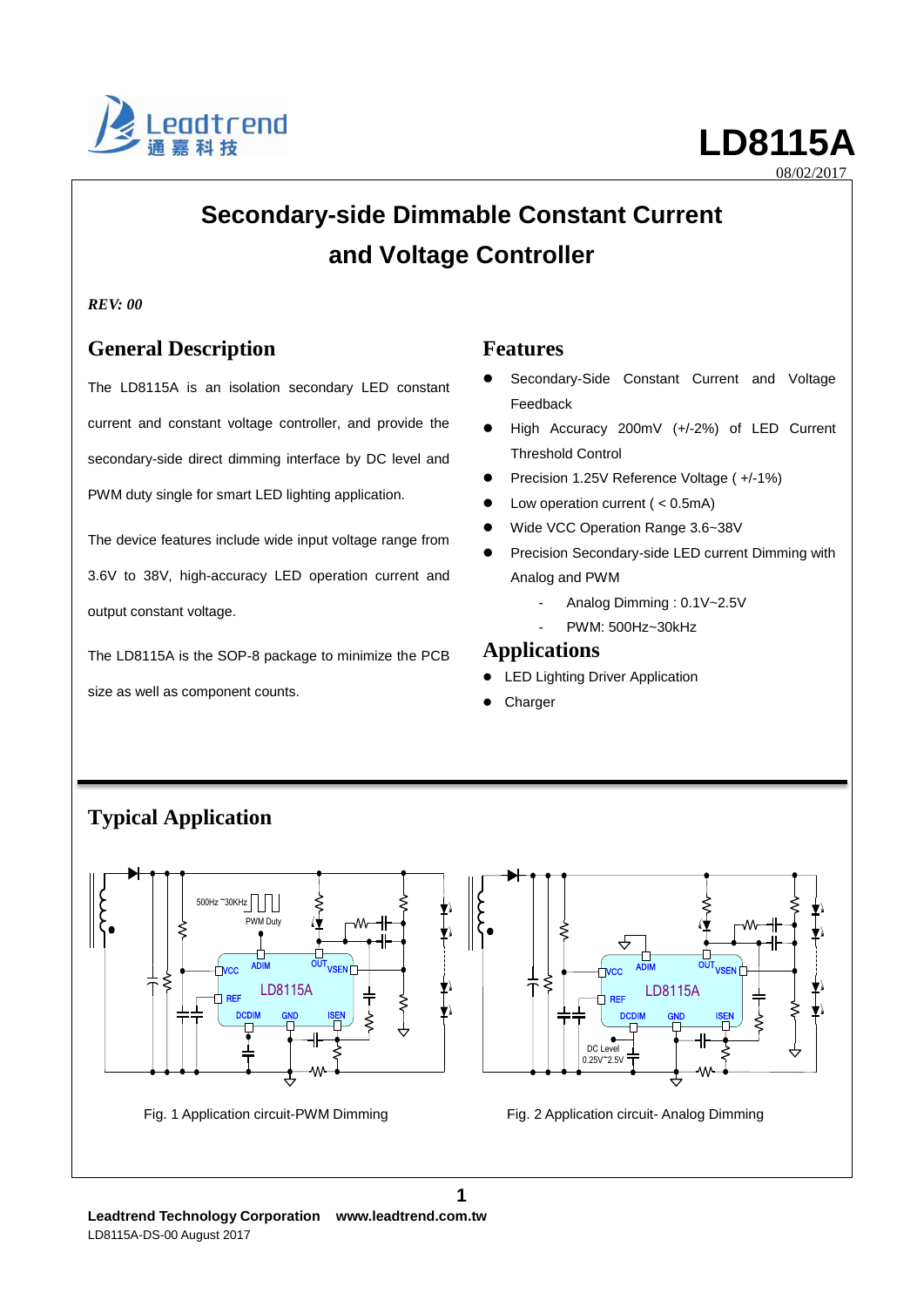

# **Pin Configuration**



# **Ordering Information**

| <b>Part number</b> | Package |               | <b>Top Mark</b> | <b>Shipping</b>     |
|--------------------|---------|---------------|-----------------|---------------------|
| LD8115A GS         | SOP-8   | Green package | LD8115AGS       | $2500$ /tape & reel |

The LD8115A is ROHS compliant/Green Packaged.

# **Protection Mode**

| Int. OTP      | <b>VCC OVP</b> | Constant Current Loop   Constant Voltage Loop |               |  |
|---------------|----------------|-----------------------------------------------|---------------|--|
| Auto recovery | None           | Auto recovery                                 | Auto recovery |  |

# **Pin Descriptions**

| <b>Pin</b> | <b>NAME</b>  | <b>FUNCTION</b>                                                                                                                                                                                                         |
|------------|--------------|-------------------------------------------------------------------------------------------------------------------------------------------------------------------------------------------------------------------------|
|            | VCC          | Power Supply to IC, a small bypass capacitor $(0.1 \mu F)$ to GND and closed IC<br>as possible.                                                                                                                         |
| 2          | <b>GND</b>   | Ground. This pin should be tied as close to the ground output terminal of the<br>converter as possible to minimize load current effect on the voltage<br>regulation set point                                           |
| 3          | OUT          | Open-Collector Output this pin is connected opto-coupler with the limit<br>resistor to error signal to the primary side.                                                                                                |
| 4          | <b>ISEN</b>  | Current sense pin. The inverting input of the current loop op amp. This pin is<br>tied to the end of the current sense resistor through a decoupling resistor<br>and the threshold voltage at maximum current is 200mV. |
| 5          | <b>VSEN</b>  | Voltage sense pin. Inverting input of the internal OP-amp. It connected to<br>the mid-point of a resistor divider that senses the output voltage.                                                                       |
| 6          | <b>DCDIM</b> | In Analog dimming control, this pin is DC level signal input for brightness. If<br>the devise is PWM Dimming control, this pin adds a 0.1~1uF MLCC<br>capacitor to filtering PWM signal.                                |
| 7          | ADIM         | Signal input for brightness control at PWM Dimming. When devise is in<br>analog dimming mode, this pin connects to GND.                                                                                                 |
| 8          | <b>VREF</b>  | Internal linear regulator output pin with an external ceramic capacitor of<br>$1 - 2.2 \mu F$ .                                                                                                                         |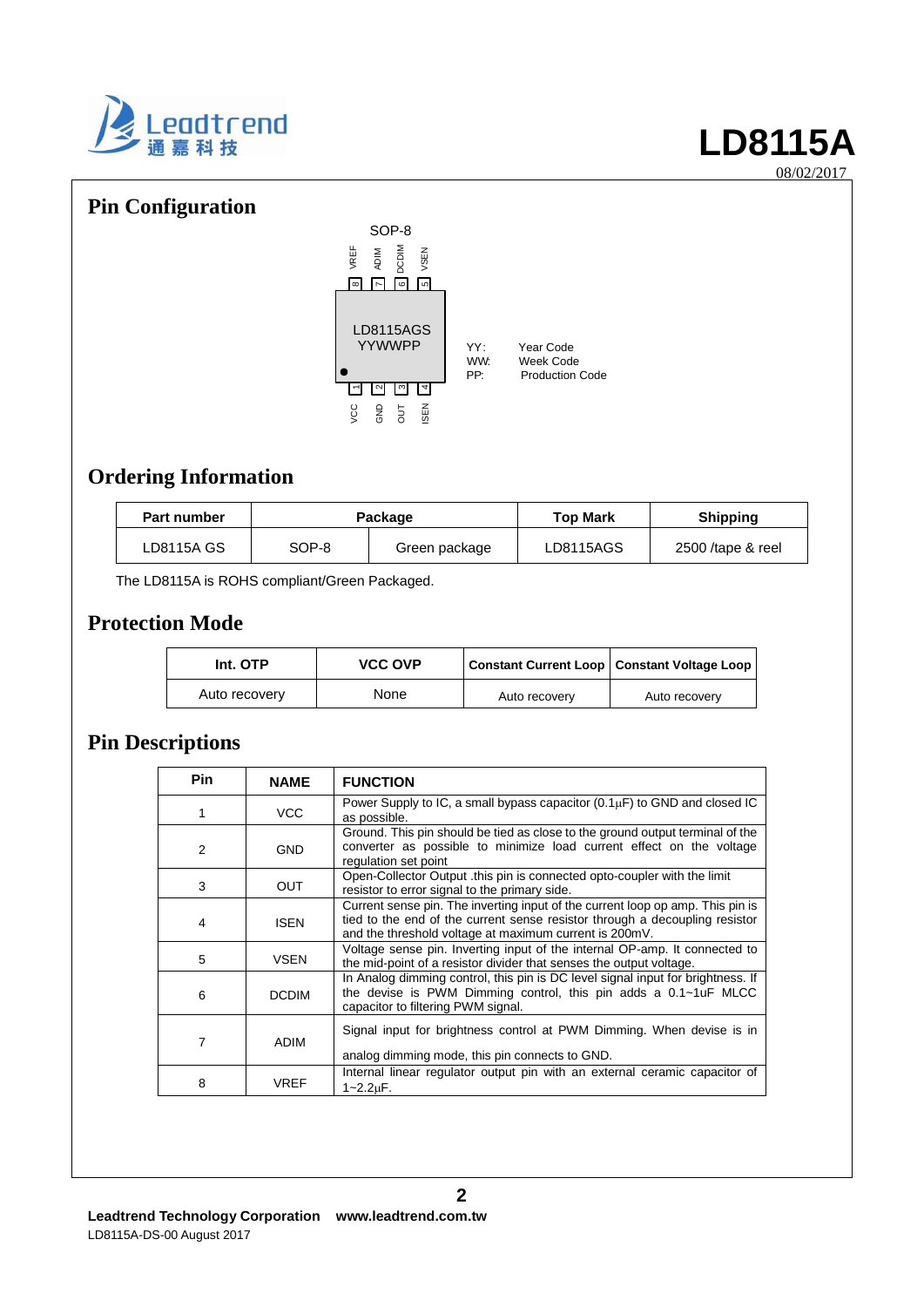

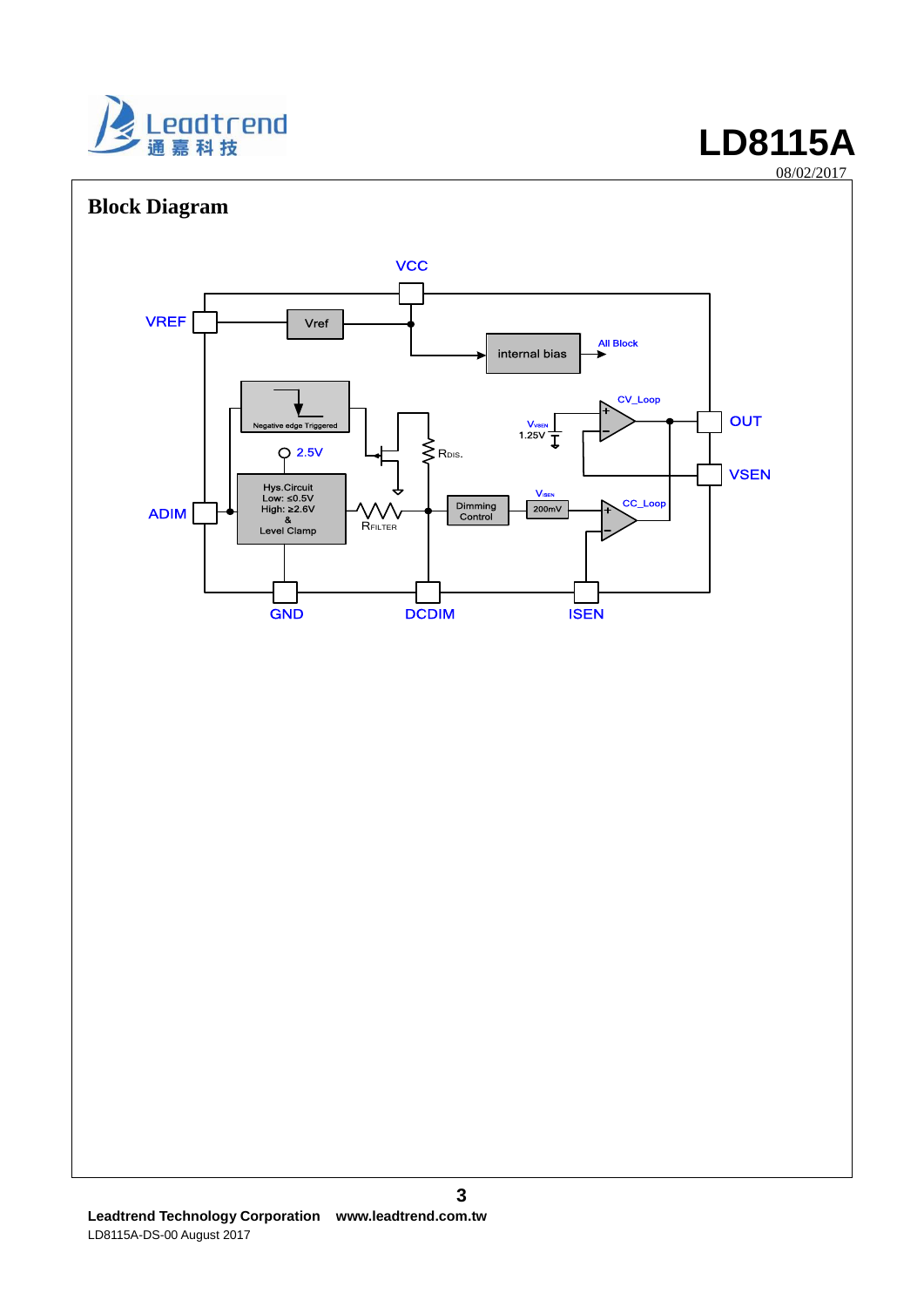

# **Absolute Maximum Ratings**

| VCC                                                      | $-0.3V - 40V$                      |
|----------------------------------------------------------|------------------------------------|
|                                                          | $-0.3V - 60V$                      |
|                                                          | $-0.3V - 16V$                      |
|                                                          | $-0.3V - 6V$                       |
|                                                          | 30 <sub>m</sub> A                  |
|                                                          | $150^{\circ}$ C                    |
|                                                          | -65 $\degree$ C to 150 $\degree$ C |
|                                                          | $160^{\circ}$ C/W                  |
| Power Dissipation (SOP-8, at Ambient Temperature = 85°C) | 250mW                              |
|                                                          | $260^{\circ}$ C                    |
|                                                          | 2KV                                |
|                                                          | 200V                               |
|                                                          |                                    |

### **Caution:**

Stress exceeding Maximum Ratings may damage the device. Maximum Ratings are stress ratings only. Functional operation above the Recommended Operating Conditions is not implied. Extended exposure to stress above Recommended Operating Conditions may affect device reliability.

# **Recommended Operating Conditions**

| <b>Item</b>                                     | Min. | Max. | Unit        |
|-------------------------------------------------|------|------|-------------|
| Operating Junction Temperature                  | -40  | 125  | $^{\circ}C$ |
| Supply VCC Voltage                              | 3.6  | 38   | V           |
| Maximum LED Voltage                             |      | 58   | V           |
| VCC pin capacitor                               | 0.1  | 4.7  | μF          |
| VREF pin capacitor                              | 1    | 2.2  | μF          |
| DCDIM pin capacitor @ Use PWM input to ADIM pin | 0.1  |      | μF          |
| ADIM Acceptable Frequency Range                 | 500  | 30K  | Hz          |

### **Note:**

1. It's essential to connect VCC pin with a SMD ceramic capacitor  $(0.1 \mu F - 4.7 \mu F)$  to filter out the undesired switching noise for stable operation. This capacitor should be placed close to IC pin as possible

**4**

2. The small signal components should be placed close to IC pin as possible.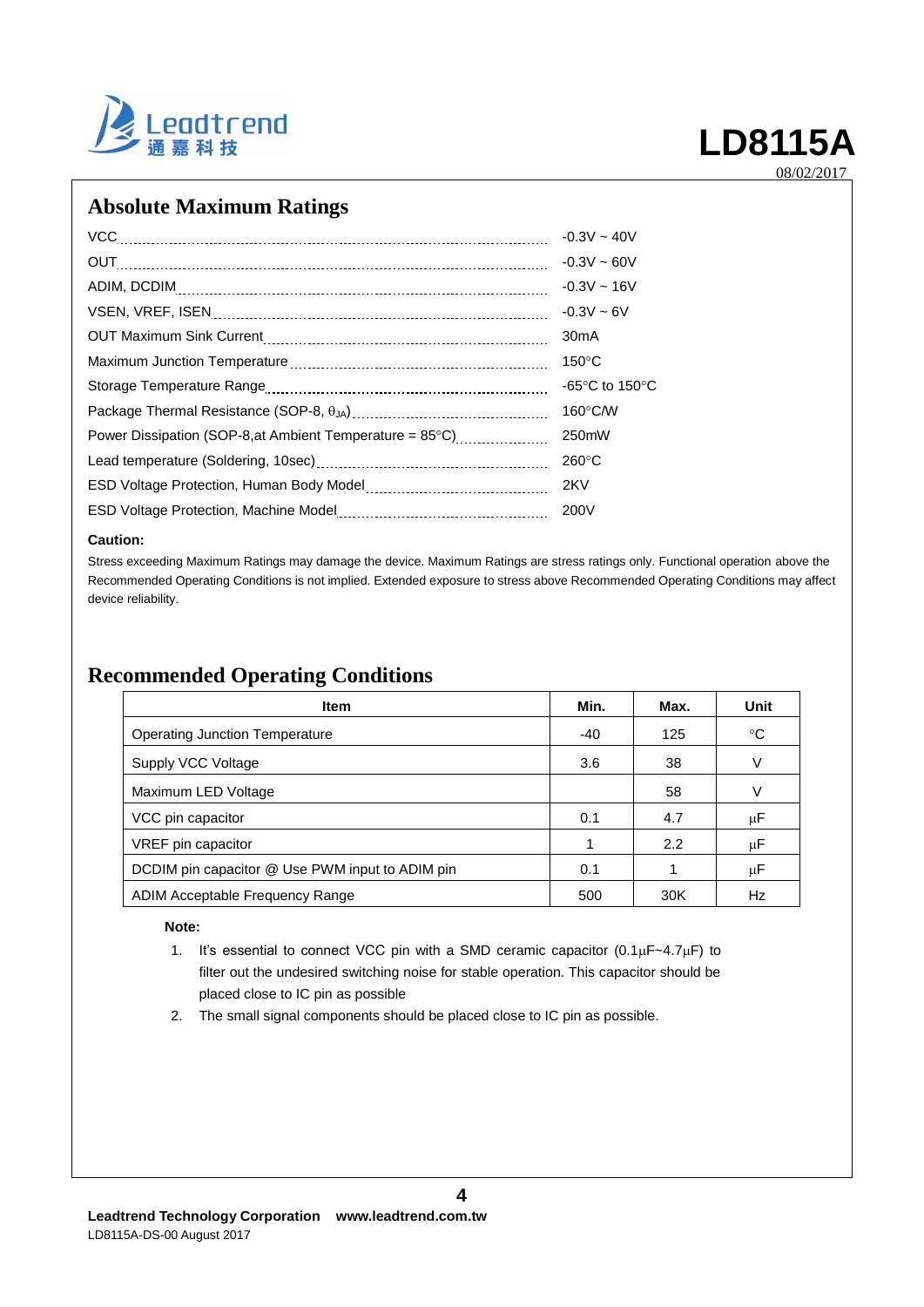

# **Electrical Characteristics**

 $(V_{CC} = 15V, T_A = 25^{\circ}C$  unless otherwise specified.)

| <b>PARAMETER</b>                                         | <b>CONDITIONS</b>                                                         |                         | <b>MIN</b> | <b>TYP</b>     | <b>MAX</b> | <b>UNITS</b> |
|----------------------------------------------------------|---------------------------------------------------------------------------|-------------------------|------------|----------------|------------|--------------|
| <b>Supply Voltage (VCC Pin)</b>                          |                                                                           |                         |            |                |            |              |
| UVLO(OFF)                                                |                                                                           | $V_{CC\_OFF}$           | 2.5        | 2.7            | 2.9        | V            |
| UVLO(ON)                                                 |                                                                           | V <sub>CC_ON</sub>      | 2.8        | 3.0            | 3.2        | V            |
| <b>Operation Current</b>                                 | $V_{\text{ISEN}} = V_{\text{OVP}} = 5V$ ,<br>VDCDIM = 0V, OUT Pull<br>Low | $I_{VCC}$               |            | 350            | 500        | μA           |
| <b>Gate Drive Output (OUT Pin)</b>                       |                                                                           |                         |            |                |            |              |
| Output Low Level                                         | @2mA sink current                                                         | <b>VOUTL</b>            |            | 200            | 400        | mV           |
| Internal Reference Voltage(VREF Pin)                     |                                                                           |                         |            |                |            |              |
| Reference Voltage                                        | Good TC<br>IREF≤3mA                                                       | <b>VREF</b>             | 3.04       | 3.2            | 3.36       | V            |
| <b>VREF Maximum Output</b><br>Current <sup>(1)</sup>     |                                                                           | $I_{REF}$               |            |                | 10         | mA           |
| <b>DC Dimming (DCDIM Pin)</b>                            |                                                                           |                         |            |                |            |              |
| Maximum LED current<br>threshold at DIM pin(1)           | $V_{OVP} = 0V$ ,<br>$V_{\text{ISEN}} = 200 \text{mV} + (-4 \text{mV})$    | V <sub>DIM</sub> MAX    | 2.6        |                |            | V            |
| Internal Filter Resistance <sup>(1)</sup>                |                                                                           | RFILTER                 |            | 1000           |            | KΩ           |
| Internal Discharge<br>Resistance <sup>(1)</sup>          | When VADIM is Changed<br>from 3V to 0V and                                | RFILTER                 |            | 5              |            | KΩ           |
|                                                          | de-bounce TADM_OFF                                                        |                         |            |                |            |              |
| <b>PWM Dimming (ADIM Pin)</b>                            |                                                                           |                         |            |                |            |              |
| Dimming mode Selector                                    |                                                                           | TADIM_OFF               | 20         |                | 60         | ms           |
| ADIM H/L Threshold Voltage                               |                                                                           | <b>ADIM<sub>H</sub></b> | 2.6        |                |            | V            |
|                                                          |                                                                           | <b>ADIML</b>            |            |                | 0.5        | V            |
| <b>ADIM Input Resistor</b>                               |                                                                           | RADIM                   | 300        |                | 600        | KΩ           |
| <b>DCDIM Discharge Resistor</b>                          | When ADIM signal from high to<br>low and TADIM OFF > 60ms                 | R <sub>DCDIS</sub>      |            | 5              |            | KΩ           |
| <b>Current Control Loop (ISEN PIN)</b>                   |                                                                           |                         |            |                |            |              |
| Maximum LED Current Sense<br><b>Threshold Voltage</b>    | $V_{OVP} = 0V$ , DCDIM = 3.2V                                             | <b>VISEN</b>            | 196        | 200            | 204        | mV           |
| Minimum LED Current Sense<br>Reference Voltage           | $V_{OVP} = 0V$ ,<br>When V <sub>DCDIM</sub> =0V<br>Or VADIM=0V            | $VISEN_0$               |            | $\overline{c}$ | 4          | mV           |
| <b>Current Loop Input Bias</b><br>Current <sup>(1)</sup> |                                                                           | $I_{CC\_BIAS}$          |            |                | 20         | nA           |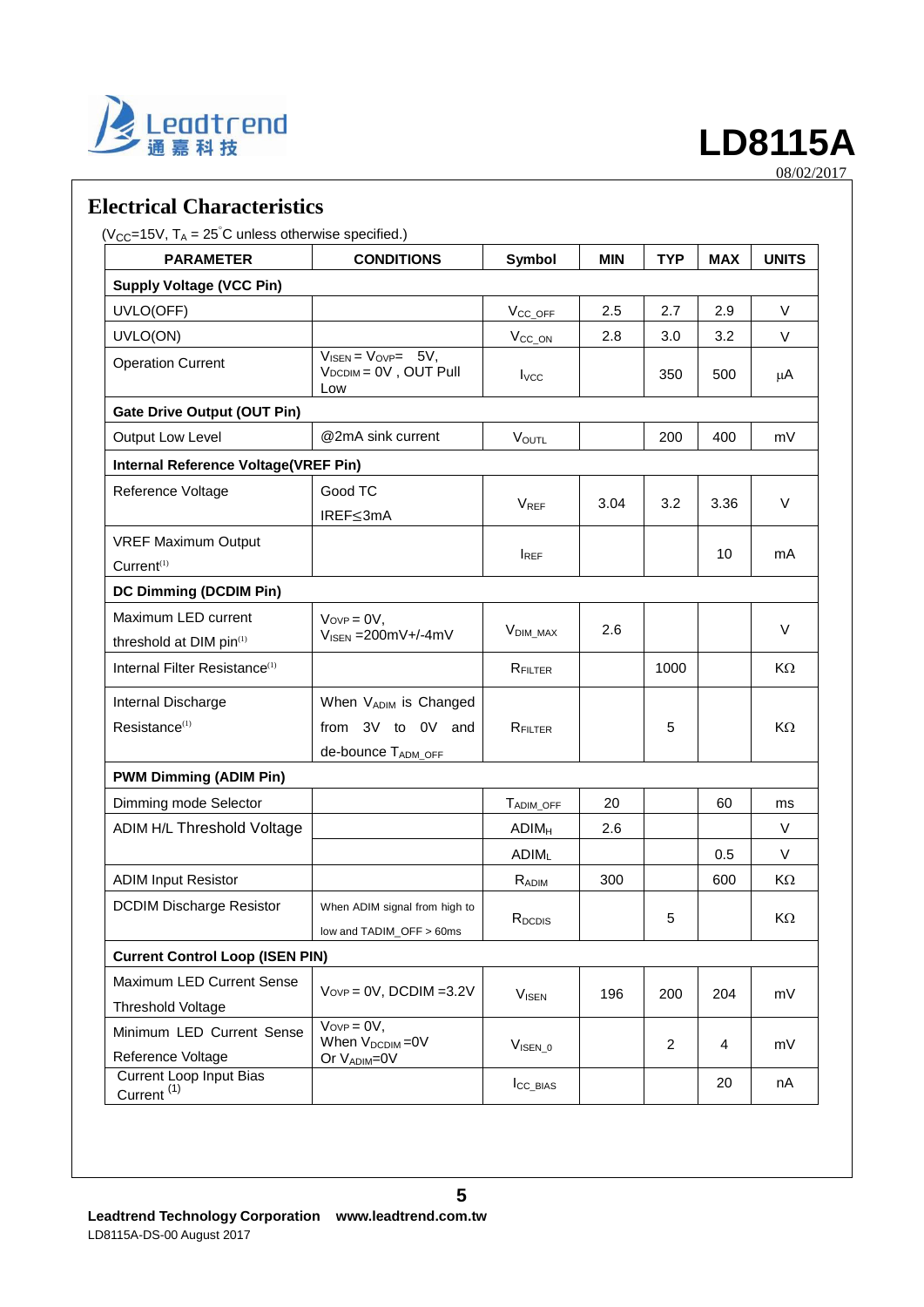

| $(V_{CC} = 15V, T_A = 25^{\circ}C$ unless otherwise specified.)   |                        |                         |            |            |            |              |
|-------------------------------------------------------------------|------------------------|-------------------------|------------|------------|------------|--------------|
| <b>PARAMETER</b>                                                  | <b>CONDITIONS</b>      | Symbol                  | <b>MIN</b> | <b>TYP</b> | <b>MAX</b> | <b>UNITS</b> |
| <b>Voltage Control Loop (VSEN PIN)</b>                            |                        |                         |            |            |            |              |
| Voltage Control Loop<br>Threshold voltage                         | $V_{\text{ISFN}} = 0V$ | <b>V<sub>VSEN</sub></b> | 1.237      | 1.250      | 1.263      | V            |
| <b>Bias</b><br>Voltage<br>Input<br>Loop<br>Current <sup>(1)</sup> |                        | <b>ICV BIAS</b>         | --         | --         | 20         | nA           |
| <b>Internal OTP</b>                                               |                        |                         |            |            |            |              |
| OTP Trip Level <sup>(1)</sup>                                     |                        |                         |            | 135        |            | °C           |
| OTP Hysteresis <sup>(1)</sup>                                     |                        |                         | --         | 30         | --         | °C           |

Note: (1) Guarantee by Design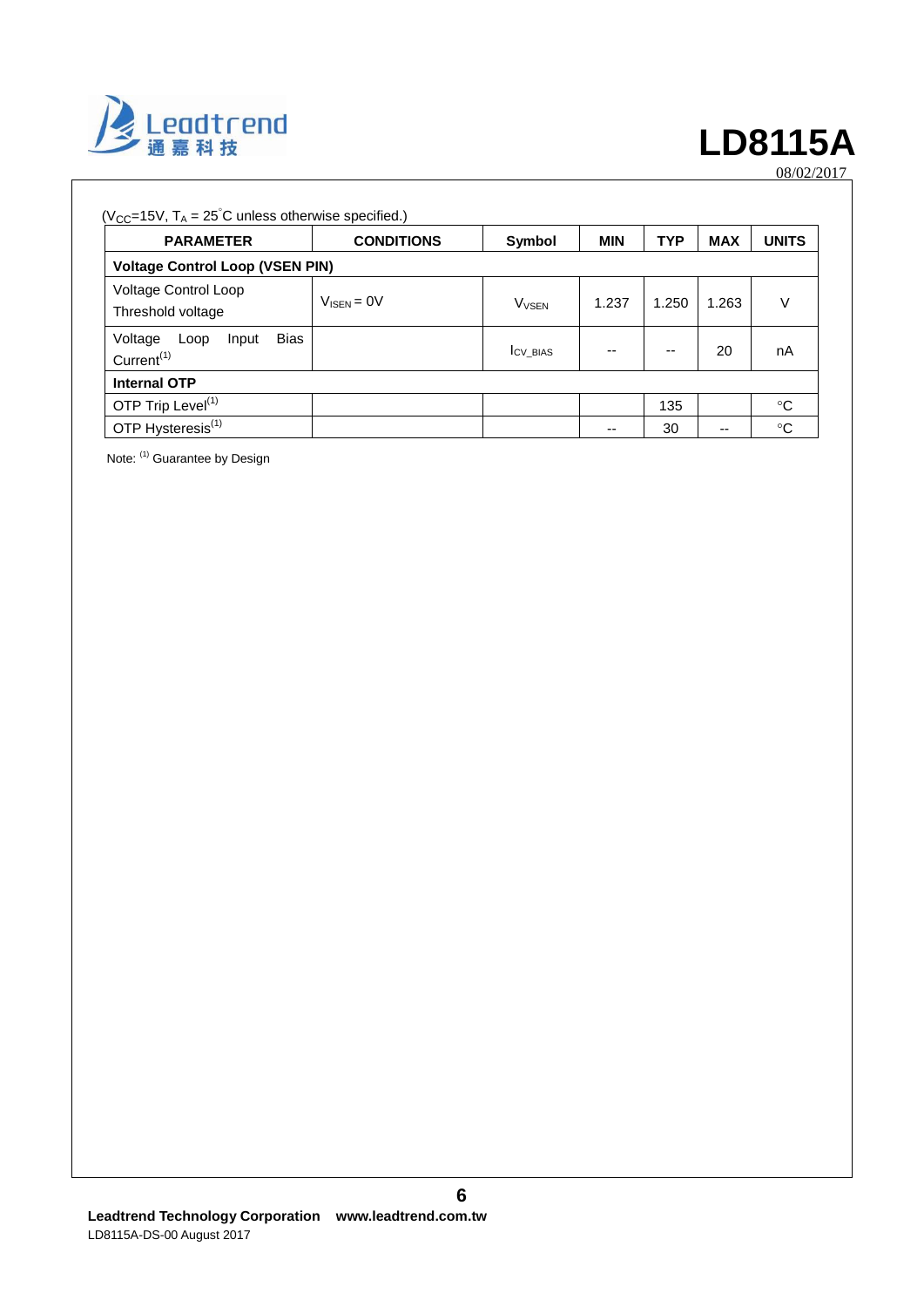

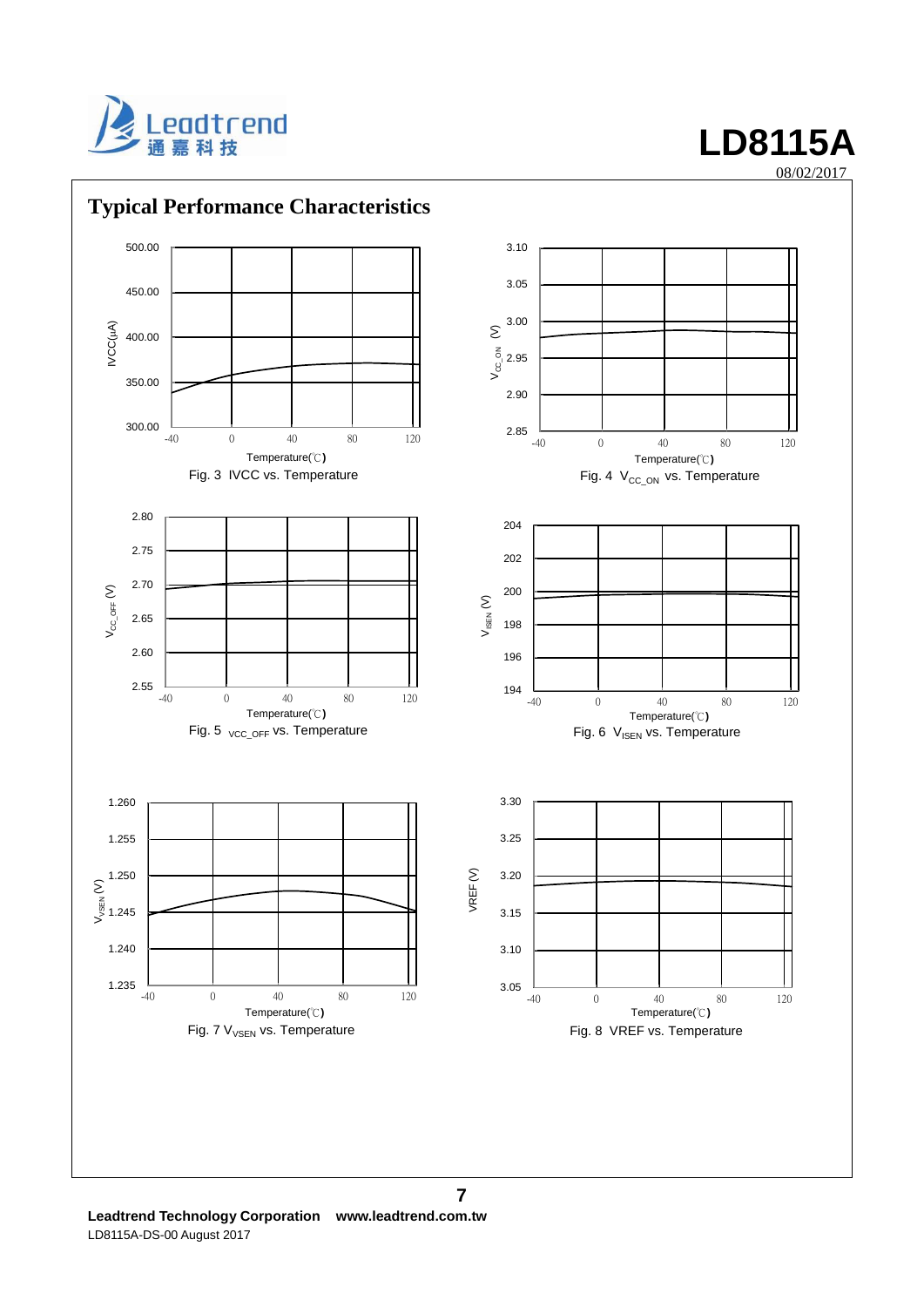

08/02/2017

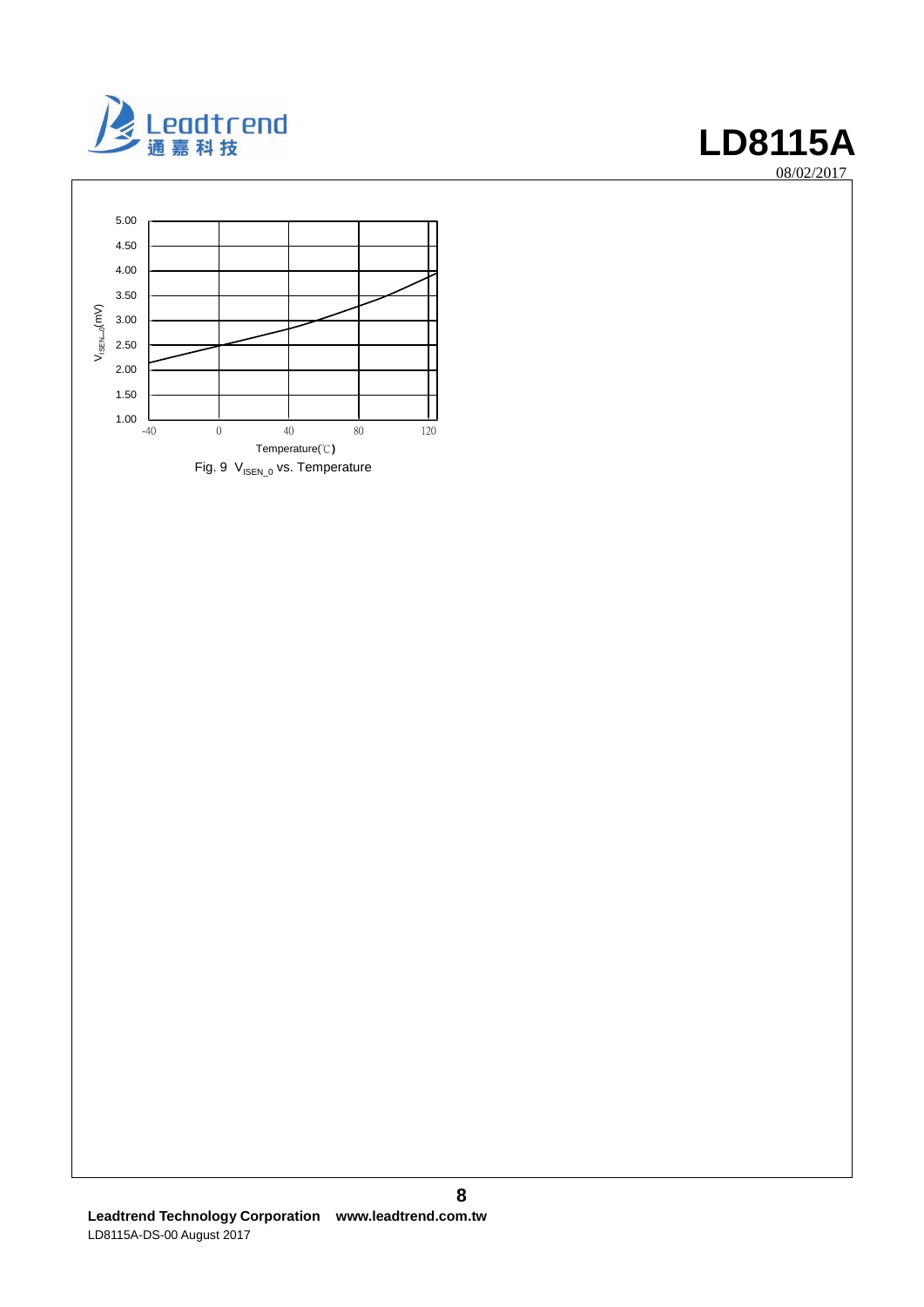

# **Application Information Basic Description**

The LD8115A builds two Op-Amps including high-accuracy reference voltage and dimmable function. The CV (Constant voltage) loop Op-Amp is designed for voltage control with it is non-inverting input internally connects to the output of the shunt regulator. The CC (constant current) loop Op-Amp is current control with a low-side sense resistor. The sense resistor determines the current regulation value. And the external R-C components can compensate the two control loops.

### **Maximum Output Voltage Setting**

The main of the voltage control loop are an Op-amp and high-accuracy reference voltage. The VSEN pin is inverting input of the internal Op-amp. It connected to the mid-point of a resistor divider that senses the senses the output voltage. The internal precision reference is 1.25V. The OUT pin is connected Photo-coupler with limit resistor to error signal to primary side for output voltage regulation. The maximum output voltage is determined by following relationship:

$$
V_{\text{OUT\_MAX}} = V_{\text{VSEN}}(1 + \frac{R_A}{R_B})
$$

where  $R_A$  and  $R_B$  are top and bottom feedback resistor values.



### **Constant Current Control Loop**

The constant current loop includes an Op-amp and the current sensing resistor. The ISEN pin is inverting input of the current loop op amp. This pin is tied to the end of the current sense resistor through a decoupling resistor and the threshold voltage is 200mV. The maximum current can be obtained from below.

$$
I_{\text{OUT}_{\text{MAX}}} = \frac{\text{200mV}}{\text{R}_{\text{SEN}}}
$$

## **Dimming Control**

The device provides two dimming control is achieved by applying an external PWM signal or direct analog voltage to the DIM pin for brightness control. When DCDIM pin input voltage larger than 2.5V the LED have maximum brightness current. The DCDIM pin is connected a filter capacitance for PWM signal transform to dc voltage for adjustment LED Current Linearity. Minimum adjustment voltage of  $V_{\text{JSEN}}$  is approach to 1% around.



## **Thermal protection**

**9**

When the junction temperature reaches  $130^{\circ}$ C approximately, the thermal sensor signals would pull the OUT to Low. The Photo-coupler would limit the output voltage and reduce LED current. The thermal sensor will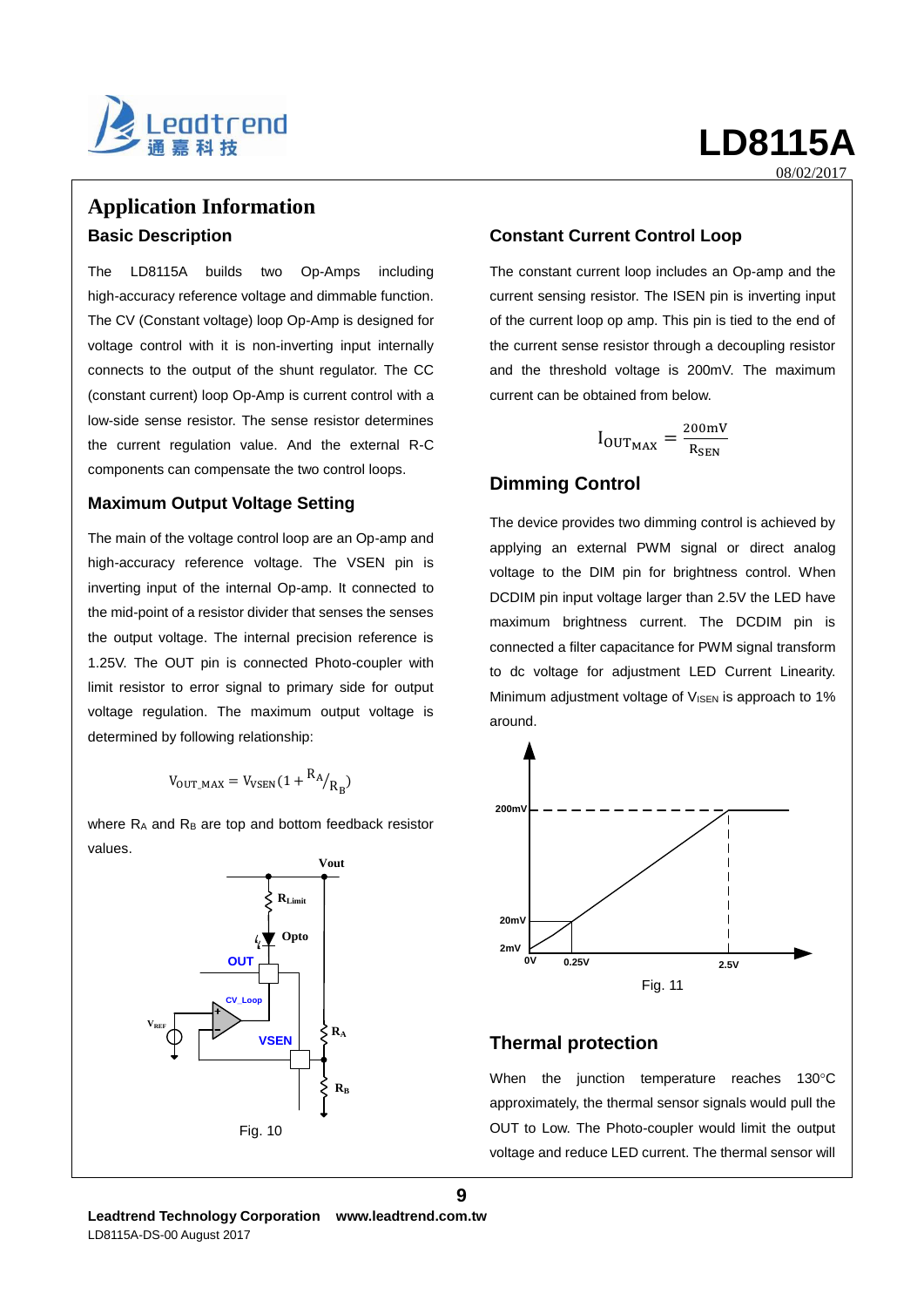

turn on CC/CV loop again after the IC's junction temperature cools by 30°C.

### **PCB Design Guideline**

- 1. The bypass capacitor of  $V_{CC}$  should be placed as close as possible to the VCC and GND pin of IC.
- 2. Current Sense current loop should be as short as possible between the ISEN and LD8115A GND pin.
- 3. The traces of LED current loop should be as strong and short as possible.
- 4. GND should be connected to a strong ground plane.



Fig. 12

**10**

08/02/2017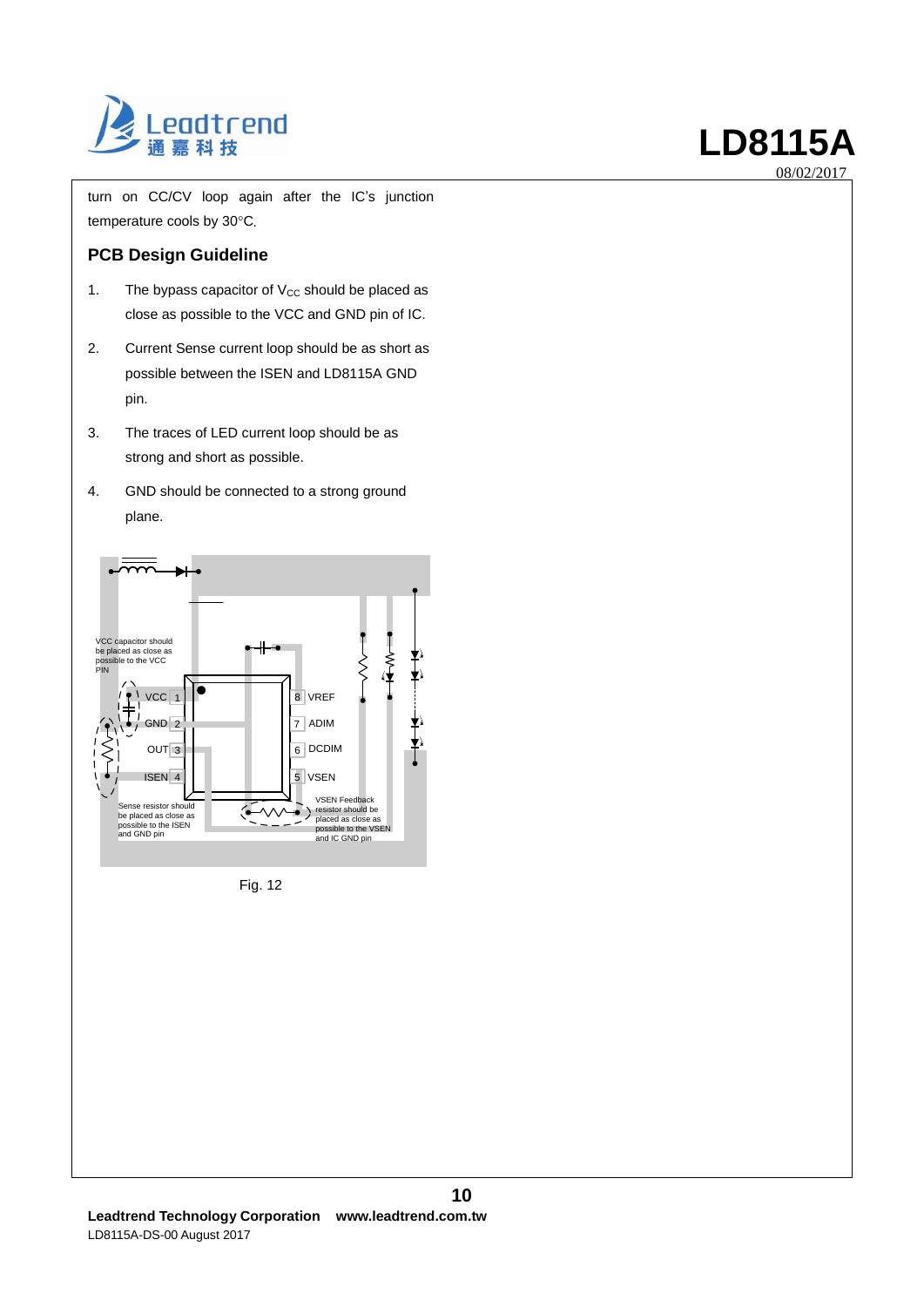

# **Package Information**

**SOP-8**



|                | <b>Dimensions in Millimeters</b> |             | Dimensions in Inch |            |  |
|----------------|----------------------------------|-------------|--------------------|------------|--|
| <b>Symbols</b> | <b>MIN</b>                       | <b>MAX</b>  | <b>MIN</b>         | <b>MAX</b> |  |
| A              | 4.801                            | 5.004       | 0.189              | 0.197      |  |
| B              | 3.810                            | 3.988       | 0.150              | 0.157      |  |
| C              | 1.346                            | 1.753       | 0.053              | 0.069      |  |
| D              | 0.330                            | 0.508       | 0.013              | 0.020      |  |
| F              | 1.194                            | 1.346       | 0.047              | 0.053      |  |
| н              | 0.178                            | 0.254       | 0.007              | 0.010      |  |
| I              | 0.102                            | 0.254       | 0.004              | 0.010      |  |
| J              | 5.791                            | 6.198       | 0.228              | 0.244      |  |
| M              | 0.406                            | 1.270       | 0.016              | 0.050      |  |
| θ              | $0^{\circ}$                      | $8^{\circ}$ | $0^{\circ}$        | 8°         |  |

### **Important Notice**

Leadtrend Technology Corp. reserves the right to make changes or corrections to its products at any time without notice. Customers should verify the datasheets are current and complete before placing order.